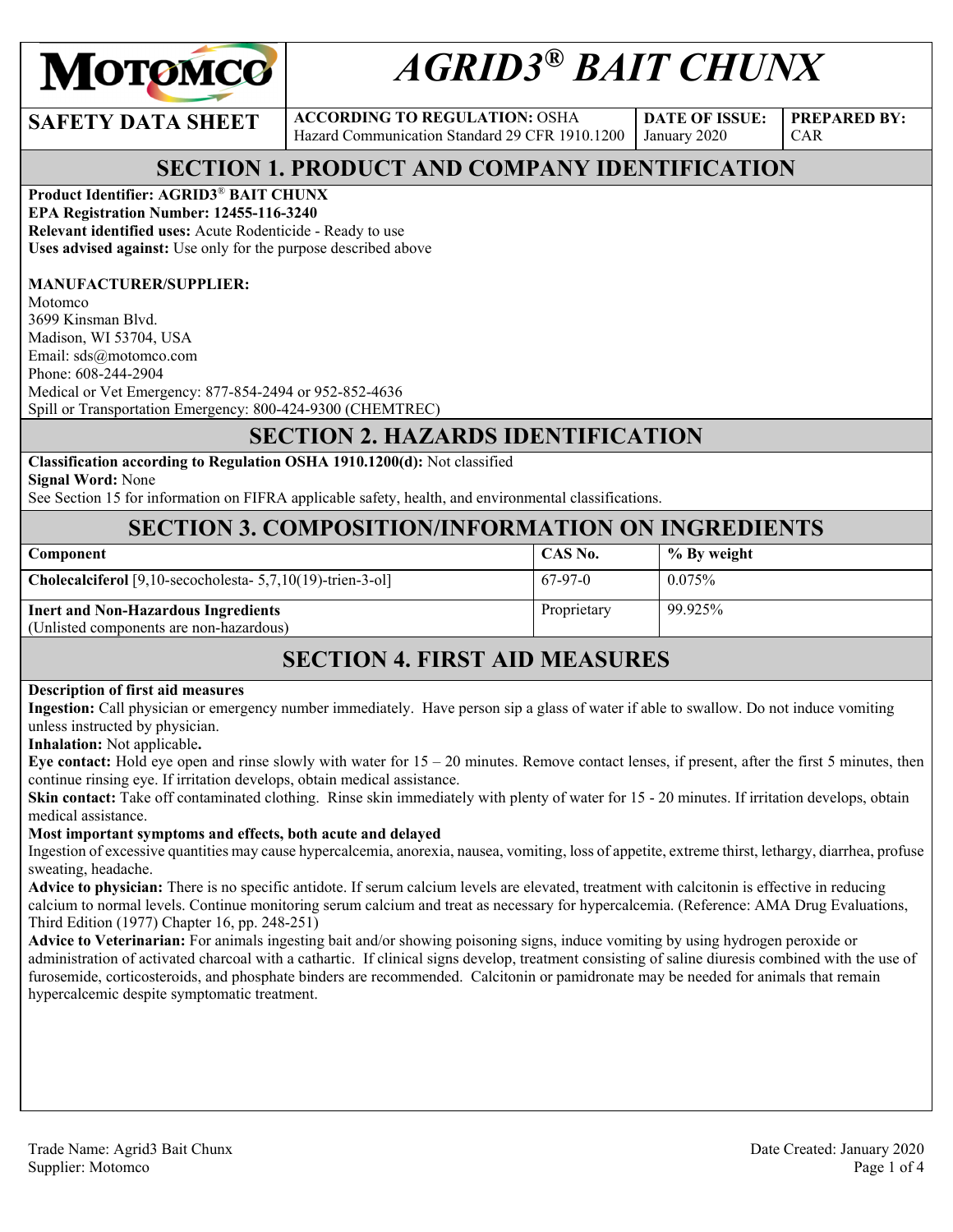# **SECTION 5. FIRE-FIGHTING MEASURES**

#### **Extinguishing media**

Suitable Extinguishing Media: water, foam or inert gas.

Unsuitable Extinguishing Media: None known.

**Special hazards arising from the mixture:** High temperature decomposition or burning in air can result in the formation of toxic gases, which may include oxides of carbon.

**Advice for firefighters:** Wear protective clothing and self-contained breathing apparatus.

#### **SECTION 6. ACCIDENTAL RELEASE MEASURES**

**Personal precautions, protective equipment and emergency procedures**: Gloves should be worn when handling the bait. Collect spillage without creating dust.

**Environmental precautions:** Do not allow bait to enter drains or water courses. Where there is contamination of streams, rivers or lakes contact the appropriate environment agency.

**Methods and materials for containment and cleaning up**

**For Containment:** Sweep up spilled material immediately. Place in properly labeled container for disposal or re-use.

**For Cleaning Up:** Wash contaminated surfaces with detergent. Dispose of all wastes in accordance with all local, regional and national regulations.

**Reference to other sections:** Refer to Sections 7, 8 & 13 for further details of personal precautions, personal protective equipment and disposal considerations.

# **SECTION 7. HANDLING AND STORAGE**

**Precautions for safe handling**: Do not handle the product near food, animal foodstuffs or drinking water. Keep out of reach of children. Do not use near heat sources, open flame, or hot surfaces. As soon as possible, wash hands thoroughly after applying bait and before eating, drinking, chewing gum, using tobacco, or using the toilet.

**Conditions for safe storage, including any incompatibilities:** Store only in original container in a cool, dry place, inaccessible to pets and wildlife. Do not contaminate water, food or feed by storage or disposal. Keep containers closed and away from other chemicals.

#### **SECTION 8. EXPOSURE CONTROLS/PERSONAL PROTECTION**

| <b>Established Limits</b> |                 |                 |                     |
|---------------------------|-----------------|-----------------|---------------------|
| Component                 | OSHA            | ACGIH           | <b>Other Limits</b> |
| Cholecalciferol           | Not Established | Not Established | Not Established     |

**Appropriate Engineering Controls:** Not required

**Occupational exposure limits:** Not established

**Personal Protective Equipment:** 

**Respiratory protection:** Not required

**Eye protection:** Not required

**Skin protection:** Shoes plus socks, and waterproof gloves.

**Hygiene recommendations:** Keep and wash PPE separately from other laundry. Remove PPE immediately after handling this product. Wash the outside of gloves before removing. As soon as possible, wash hands thoroughly after applying bait and before eating, drinking, chewing gum, using tobacco or using the toilet, and change into clean clothing.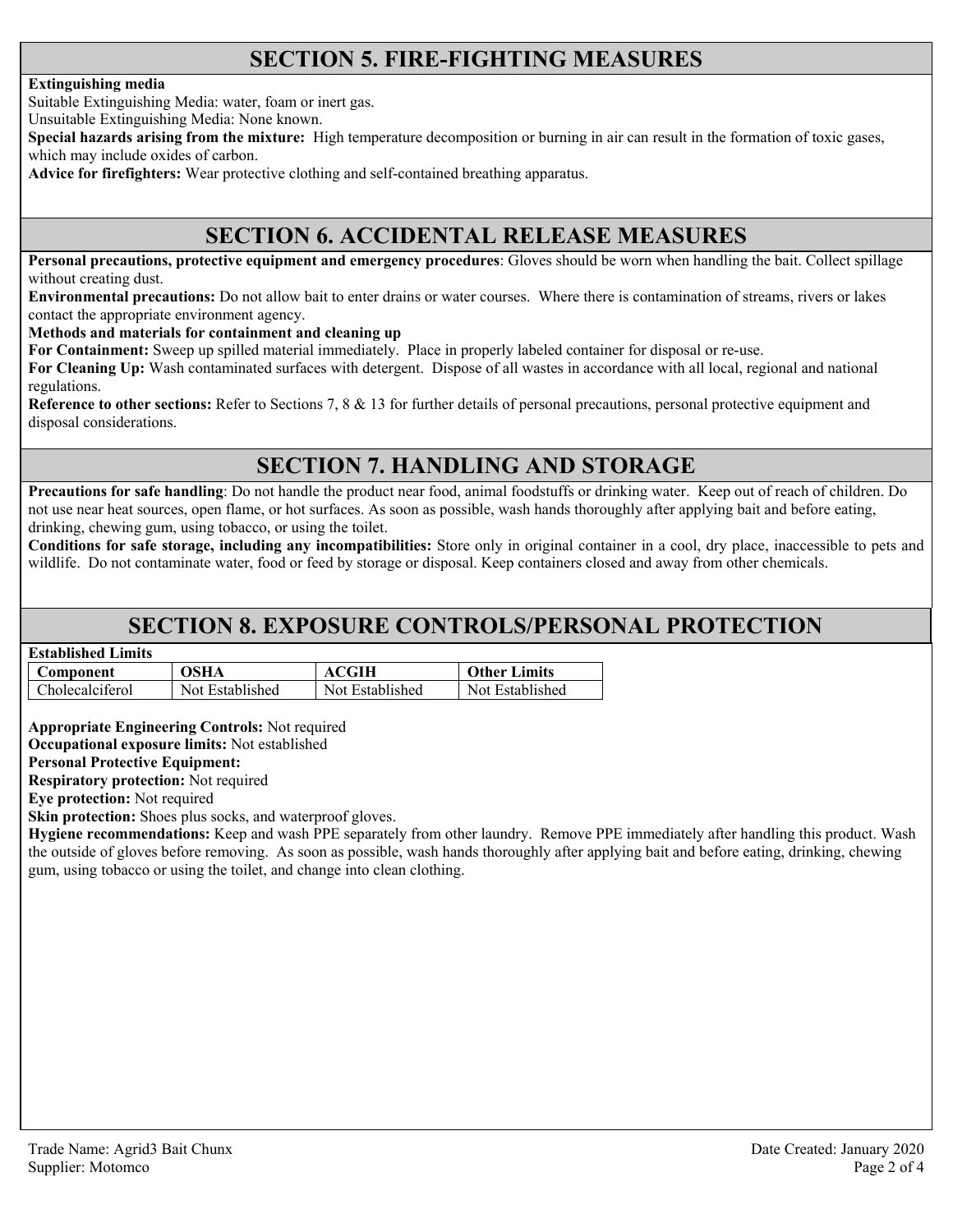#### **SECTION 9. PHYSICAL AND CHEMICAL PROPERTIES**

| Information on basic physical and chemical properties |                                 |  |
|-------------------------------------------------------|---------------------------------|--|
| Appearance/Color:                                     | Blue-grey-beige-brown wax block |  |
| Odor:                                                 | Sweet grain-like                |  |
| <b>Odor Threshold:</b>                                | No Data                         |  |
| pH:                                                   | No Data                         |  |
| <b>Melting point:</b>                                 | No Data                         |  |
| <b>Boiling point:</b>                                 | No Data                         |  |
| <b>Flash point:</b>                                   | No Data                         |  |
| <b>Evaporation rate:</b>                              | No Data                         |  |
| <b>Flammability:</b>                                  | No Data                         |  |
| <b>Upper/lower flammability or explosive limits:</b>  | No Data                         |  |
| <b>Vapor Pressure:</b>                                | No Data                         |  |
| <b>Vapor Density:</b>                                 | No Data                         |  |
| <b>Relative Density:</b>                              | 1.13 g/mL @ $20^{\circ}$ C      |  |
| <b>Solubility (water):</b>                            | No Data                         |  |
| <b>Solubility (solvents):</b>                         | No Data                         |  |
| <b>Partition coefficient: n-octanol/water:</b>        | No Data                         |  |
| <b>Auto-ignition temperature:</b>                     | No Data                         |  |
| <b>Decomposition temperature:</b>                     | No Data                         |  |
| Viscosity:                                            | No Data                         |  |

#### **SECTION 10. STABILITY AND REACTIVITY**

**Reactivity:** Stable when stored in original container in a cool, dry location.

**Chemical stability:** Stable when stored in original container in a cool, dry location.

**Possibility of hazardous reactions:** Refer to Hazardous decomposition products

**Conditions to avoid:** Avoid extreme temperatures (below 0°C or above 40°C).

**Incompatible materials**: Avoid strongly alkaline materials.

**Hazardous decomposition products:** High temperature decomposition or burning in air can result in the formation of toxic gases, which may include oxides of carbon.

# **SECTION 11. TOXICOLOGICAL INFORMATION**

#### **Information on toxicological effects**

**Acute Toxicity** 

**LD50, oral (ingestion):** >5001 mg/kg (rats) (Cholecalciferol Rat LD50 oral: 43.6 mg/kg bw).

**LD50, dermal (skin contact):** > 5001 mg/kg (rats) (Cholecalciferol not determined).

**LC50, inhalation:** Product is a wax block and therefore exposure by inhalation is not relevant.

**Skin corrosion/irritation :** Not irritating to skin.

**Serious eye damage/Irritation:** Not irritating to eyes.

**Respiratory or skin sensitization:** Dermal sensitization: Not a Sensitizer (Guinea pig maximization test).

**Germ cell mutagenicity:** Contains no components known to have a mutagenetic effect.

| $\sim$<br>. .<br>Carcinogenicity:<br>known to<br>components /<br>o have a carcinogenetic effect.<br>Jontains no |            |                    |            |
|-----------------------------------------------------------------------------------------------------------------|------------|--------------------|------------|
| Components                                                                                                      | TTD        | $\mathbf{D}$<br>AN | OSHA       |
| $\cdot$ $\sim$<br>Cholecalciterol                                                                               | Not listed | Not<br>listed      | Not listed |

**Reproductive Toxicity:** No data

**Aspiration Hazard:** Not applicable. Product is a wax block.

**Target Organ Effects:** Damage caused by an accumulation of calcium.

# **SECTION 12. ECOLOGICAL INFORMATION**

**Ecotoxicity Effects:** This product is extremely toxic to birds and mammals. Do not apply this product directly to water, where surface water is present or to intertidal areas below the mean high water mark. Carefully follow label cautions and directions to reduce hazards to children, pets and non-target wildlife.

**Persistence and degradability:** Product is inherently biodegradable. Cholecalciferol slowly decomposes in water.

**Bioaccumulative potential:** Not determined. Cholecalciferol water solubility is extremely low (< 0.1mg/l).

**Mobility in Soil:** Not determined. Mobility of cholecalciferol in soil is considered to be limited.

**Other adverse effects:** None.